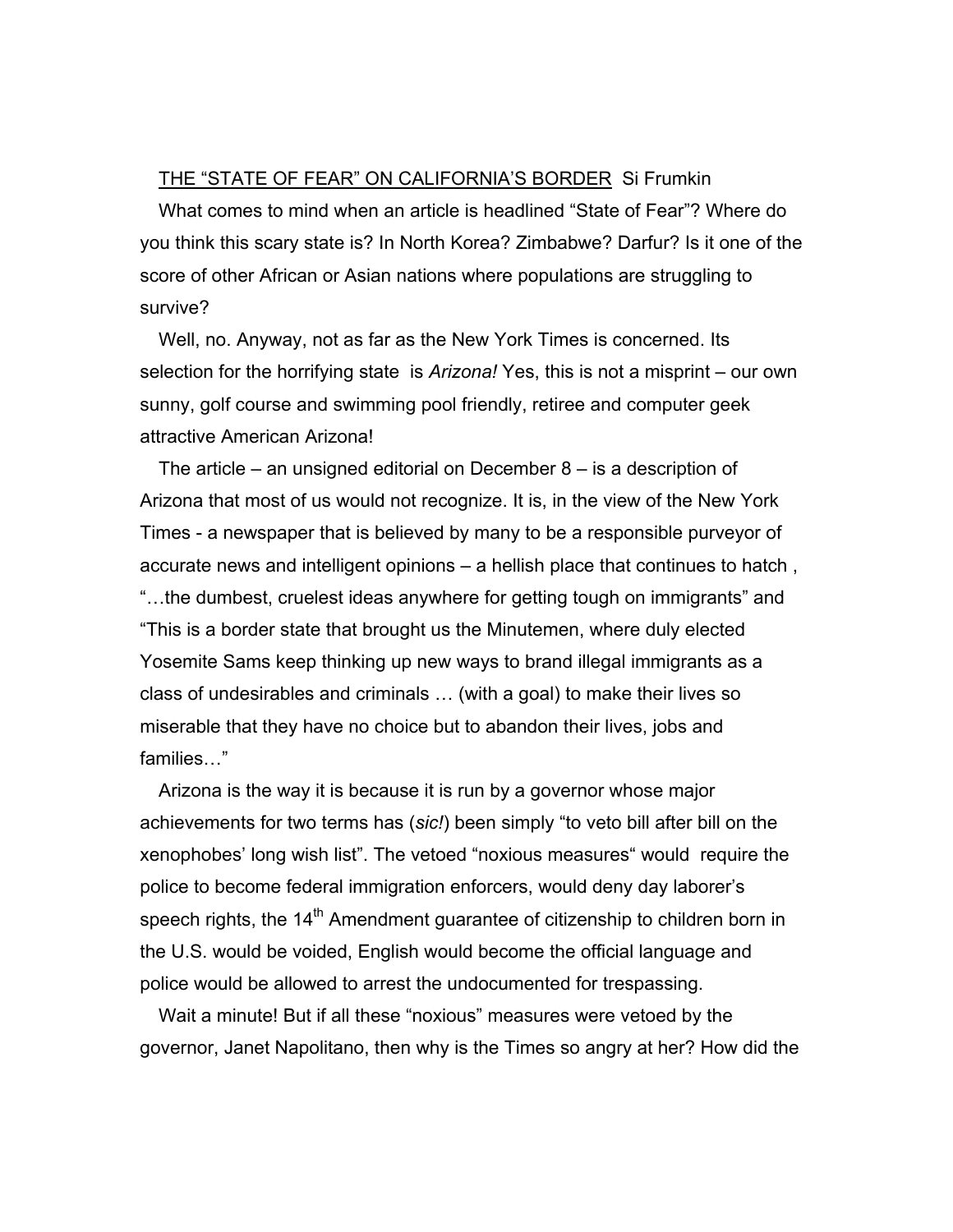widely respected Democrat two-term governor earn the Times' contempt for creating a "State of Fear" from a formerly pleasant state?

Well, the governor is about to leave her office for an important job in Washington. She has been selected by President Obama as his Secretary of Homeland Security and apparently the New York Times believes that this is simply unforgivable, regrettable and possibly akin to what Kim Il Jung or Mugabe would do.

What is so interesting – and would be funny if it weren't so obviously asinine – is that the Times almost completely neglects President-elect Obama's role in this unforgivable situation. After all, it is Obama that appointed her and he is the one that should be blamed, right? The only mention of Obama in the entire article consists of two words: "down side" - in describing the appointment in the only sentence that may be considered to be critical of the President-elect in the entire article.

During the Presidential campaign, the Times' pro-Obama bias was so evident that a number of Republican commentators referred to the newspaper as "New York Obama Times", (I suppose to differentiate it from the "Los Angeles Obama Times"). It seems that the bias has not evaporated with the election – the Times editors couldn't quite bring themselves to say anything derogatory or illconceived about any of Obama's actions that may be connected to the creation of a "State of Fear" in one of our Western states.

Still, why is Napolitano's leaving so disturbing to the New York Times?

The Timers thinks that this is obvious. You see, her successor would be the secretary of state, Jan Brewer. She is (horrors!!) a Republican and "is expected to be far more willing to sign whatever tough immigration measures to get to her desk." But the news isn't all bad: the new speaker of the House, Kirk Adams, is a conservative Republican, who "…to his credit, has a reputation for understanding that immigration extremism can be bad for business." In other